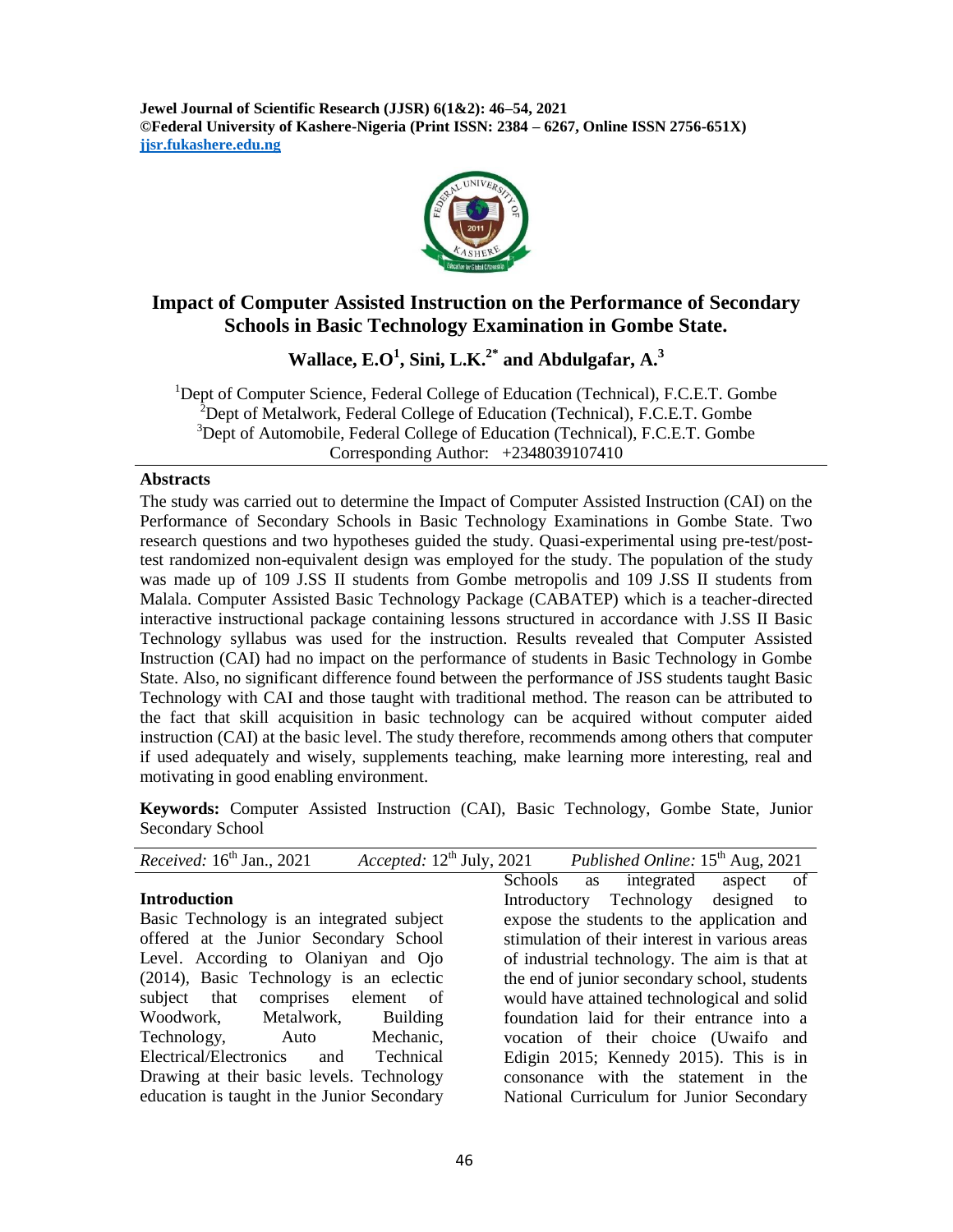Schools (FRN, 2014),which amongst others states that in order to reduce ignorance about technology, Basic Technology helps to lay a solid foundation for national development and for increase in skill acquisition. Basic Technology was introduced into the Nigerian Education system, 6-3-3-4 in 1982 as a result of the newly defined National Policy on Education that came into being after the National curriculum conference of September, 1969. The conference held in Lagos to review old and identify new national goals for Nigerian education at all levels with respect to:

(i) The needs of individual youth and adult in the task of nation building.

(ii) The social and economic needs, aspiration and well – being of our society (Fakomogbon *et al*, 2015).

Corroborating this fact is the Comparative Education Study and Adaptation Centre (CESAC, 2014) enunciated Nigeria educational goals as:

(i) To provide pre-vocational orientation for further training in technology.

(ii) To provide basic technology literacy for everyday living .and

(iii) To stimulate creativity.

The most significant aspect of the National Policy on Education (Federal Republic of Nigeria, 2014) is the Focus it gives to Nigerian educational system, the need for the industrialization of the nation in which technical education plays crucial roles and the realization to change from white collar job oriented educational system to science and technological oriented educational system which prepares individuals to be self-reliant and useful to the society. This informed the Federal Government to lay emphasis on technical education. It is however imperative to express that this goal cannot be realized without developing technical education through the adoption of modern pedagogical approaches to learning technology subjects. The policy emphasized that, the specific objectives of the Junior Secondary School Education are to develop in the students' manipulative skills (Manual dexterity) invention, respect for

dignity of labour and above all healthy attitude towards things technical. The achievement of these objectives will in no doubt help to transform Nigeria into a technologically developed country.

The ubiquity of Information and Communication Technology (ICT) in all facets of human endeavor and in education in particular, has improved the situation in our schools; as a result of the Federal Government of Nigeria's launch of the National Policy on Computer literacy in 1998 at Primary, Secondary, and Tertiary levels of education, although it is yet to have the desired impact on the instructional delivery system. There is also the proliferation of Internet infrastructural development across the strata of schools in Nigeria. The broad objectives of the policy on computer literacy (2001), as reported i n Chukwuma (2015). Includes:

- To bring about computer literate Nigeria by middle 90's
- To enable the present generations of school children at different levels of education appreciate the potentials of the computer and be able to utilize the computer in various aspects of life and later occupation.

The Federal Government of Nigeria's "Computer - for - All" programme which was launched in early 2000 aimed at integrating computer into teaching and learning to reduce age long chalk -talk method "which renders learners passive; making teaching to be ineffective against the learner-centered approach as recommended by National Policy on Education (Adeyemi, 2016). The consequences include low student interest to learning especially technology contents which are characterized by technicalities, poor learner motivation and less appropriate feedback in teaching and learning with attendant poor performance in examinations, particularly Basic technology.

Academic performance is said to be the result of education, it is the extent to which a student, teacher, or institution has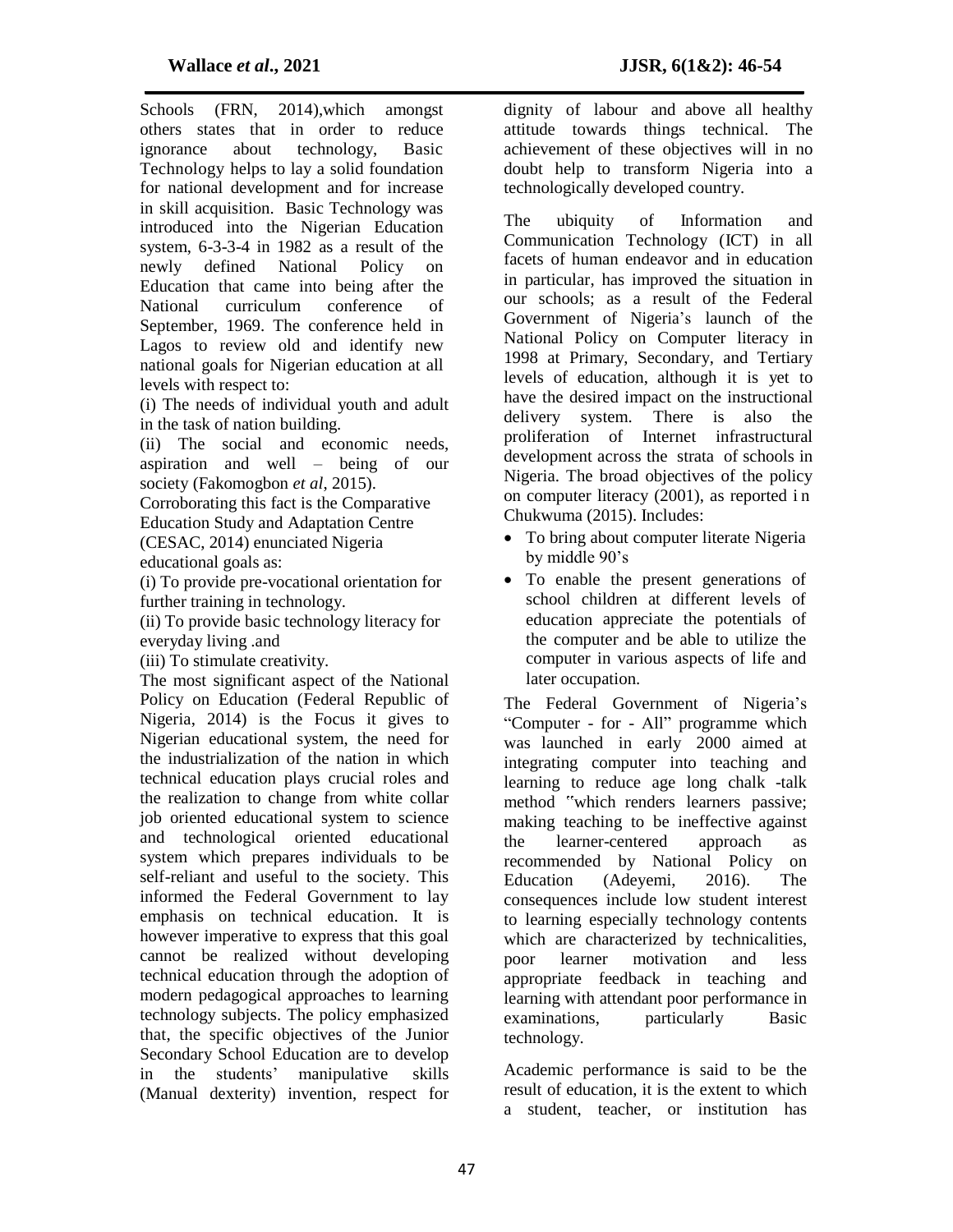achieved their educational goals. It is about how students deals with their studies, cope with academics' tasks, and how they fared in the overall school activities. Academic performance is student's level of pass and failure over a period of time at the end of any academic activity across disciplines, it is measured in a number of ways such as; oral and written tests; presentations, assignments, class work, projects and continuous assessment. Other forms of evaluating student's academic performance include; standardized tests and teachermade tests (Noeth and Volkov, 2014).

It is a daunting task to separate the impact of computer technology from the effects of other factors that influence teaching and learning. Results and conclusions must be considered in the context of the interdependent set of variables in which the use of technology is embedded. These variables include access, teacher preparation and experience, student background, gender, school type, school location, curriculum content, and instructional methods. This study a t t e m p t s to remedy some of the foregoing problems by exploring the impact of Computer Assisted Instructional (CAI) on the performance of Junior Secondary School Students in Basic Technology in Gombe State.

# **Statement of the Problem**

The  $21<sup>st</sup>$  Century philosophy of teaching and learning is "child-centered" as such; Computer Technology is deployed to compliment the teacher whose role is that of a guide on the side not a sage on the stage" (Yusuf, 2014) as it was the practice. However, most teachers in Nigeria are used to the traditional (chalk-talk) method of teaching which renders students' passive listeners and make teaching ineffective, consequently affecting the students" performance in Basic Technology especially.

Similarly, the state of knowledge explosion with increasing specialization, increase in student-teacher ratio and increase in workload of teachers, classroom instruction alone does not in most cases bring out the

desired goals from the teaching and learning process, this causes some drawbacks in student performance in Basic Technology. Hence, these reasons necessitate the researchers to investigate the Impact of CAI on the performance of secondary schools in Basic Technology examinations.

## **Purpose of the Study**

The specific objectives of this study were to: 1. Find out the Impact of Computer Assisted Instruction on the performance of students in Basic Technology.

2. Ascertain difference in Performance in Basic Technology between secondary school students in a rural school location and students in urban school location.

### **Research Questions**

1. What is the Impact of Computer Assisted Instruction on the performance of students in Basic Technology?

2. Is there any difference between the performance of students in Basic Technology between secondary school students in a rural school location and students in urban school location?

## **Hypotheses**

**Ho<sup>1</sup> :** There is no significant difference on the impact of CAI on performance of students between those taught Basic Technology using CAI and students taught using traditional method.

**Ho<sup>2</sup> :** There is no significant difference on the performance of students in Basic Technology between secondary school students in rural school location and students in urban school location.

# **Methodology**

This study employed quasi-experimental design, using the pre-test/post-test, on randomized, non-equivalent control group design. It is quasi because the schools and subjects for the study are randomly sampled or selected into groups. In this study, the independent variable is the treatment involving the use of computer assisted instruction (CAI) package, while the dependent variable is students' academic performance. The design for this study may be graphically represented as follows: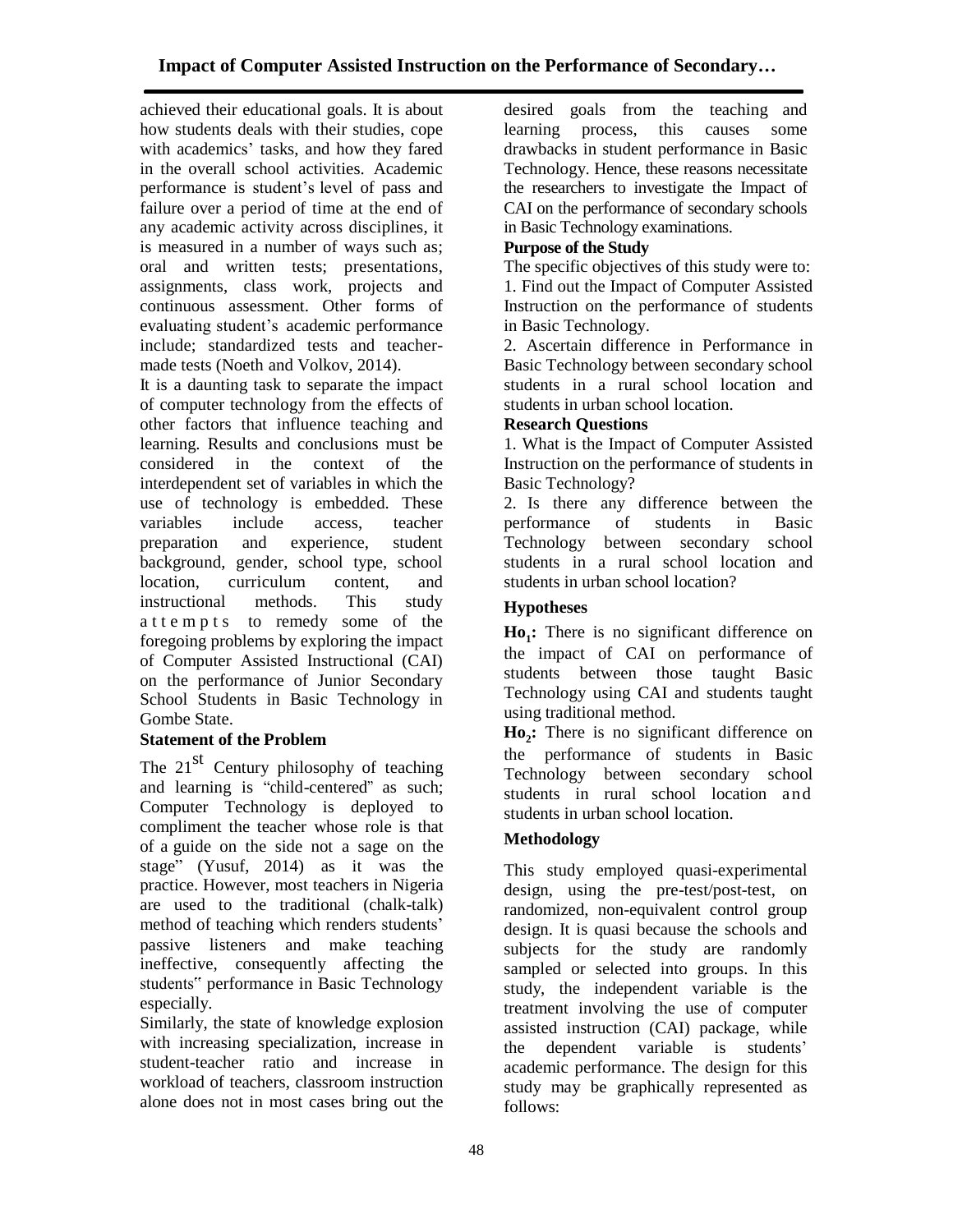

**R,** stands for random assignment of subjects, but in this study the subjects will be purposively assigned. **O** stands for observation or test, and **X,** stand for the treatment.  $O_1$ ,  $O_3$  is the pre-test before and after treatment, while  $O_2$ ,  $O_4$  is the Posttest before and after treatment.

#### **Population of the Study**

The target population for this study will be the Junior Secondary School Students in Gombe State, especially the JSS II students, this class is the most suitable for this study because they are a consistent middle class in the JSS stream, they have less tendency for distraction because they have only the terminal examination ahead of them and have covered the most of the Basic Technology syllabus. The JSS IIIs are examination classes, therefore inappropriate for this study.

The sample for the study was determined by purposive selection of two intact classes (i.e. The actual number of students in the classes at the time of the study constituted the sample) from the JSSII stream of the two schools purposively selected for this study. These schools are purposively selected because they benefited from the Nigerian Communications Commission's (NCC) Secondary school's ICT project fully equipped with solar facilities, impliedly the students have some level of computer appreciation. A Performance Test, named Basic Technology Performance Test (BATPET) *Computer Assisted Basic Technology Package (CABATEP):* Computer Assisted Basic Technology Package is a teacher-directed interactive instructional package which contains lessons structured in accordance with JSSII, Basic Technology syllabus. Computer Assisted Basic Technology Package contain the following topics: Lines, Angles, Quadrilaterals, Polygons, Metal work hand tools, Energy and Power, in conversion devices conformity with the Nigerian Basic Secondary School

curriculum. CABATEP was developed by the researcher, with the assistance of professional Computer Programme developers using programming tools such as Dream Weaver, Structural Query Language (MySQL), Hypertext Processor (php), Wamp Server, and Microsoft words. It is structured into four modules; each module will contain two topics per week. Module one contained Technical drawing aspect (Lines, Angles, Triangles, Quadrilaterals, and Polygons), The second module contains Metal work aspects of the syllabus namely, Metal Work hand tools, Marking and Measuring tools, cutting tools, driving tools and Metal Work Holding devices. The third Module contains Energy Conversion Appliances namely; Electrical energy devices, e.g. Electric iron, water heater etc. chemical energy; e.g. charcoal, gas cooker, kerosene, etc. While the fourth module contained Mechanical/Electrical engineering aspects namely; Motors and generators, Magnet and Magnetism and electromagnetism. Week eight was used to administer the test instrument BATPET (basic technology performance test).

Basic Technology Performance Test (BATPET) was validated by experts in measurement and evaluation lecturers in the Department of Science Education in Federal College of Education (Tech) Gombe and experienced teachers of Basic Technology in the two Schools i.e. GGSSS Malala and GSSS Gombe.

Data for this study was collected from a pre-test conducted after a week of the introduction in the schools to determine the homogeneity of the sample. A post-test was collected after teaching both groups (control and experimental) for seven weeks each. Students of GGSSS Malala Dukku were used as the control group while the students of GSSS Gombe were used as the experimental group. The groups were taught the aspects of Basic Technology in Technical Drawing, Metal work hand tools and electrical energy conversion appliances using traditional method of teaching, as well as using CAI for the experimental group. The test instrument (BATPET) was thereafter be administered on the groups.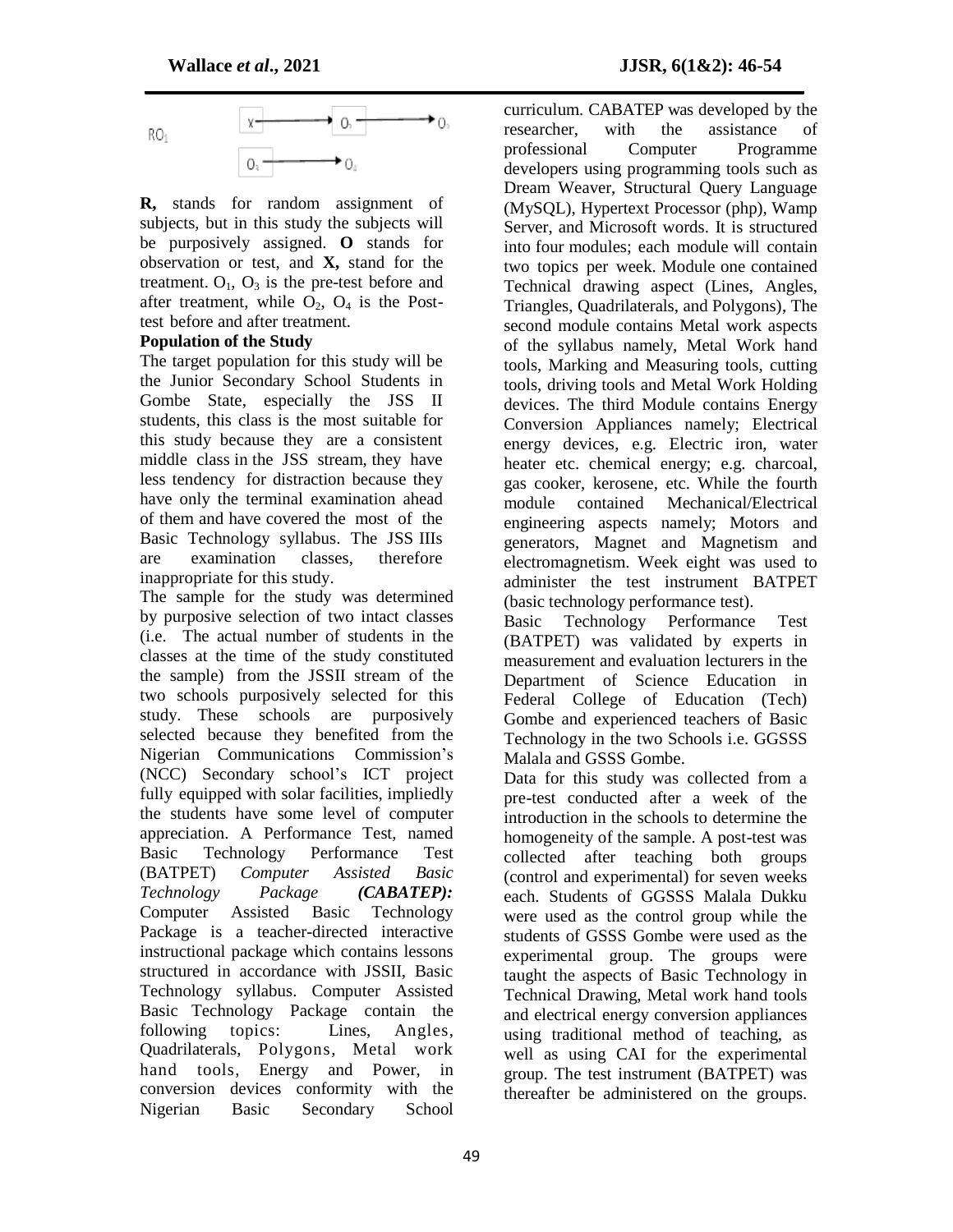Scores from the tests were recorded and analyzed accordingly.

Descriptive statistics (mean and standard deviation) of independent samples was the statistical tool that was used to analyze the data obtained from the respondents while, ttest at a significant level of 0.0.5 using SPSS version 23 was used to test the hypotheses.

## **Results and Discussion**

**Research question one:** What is the impact of computer assisted instruction (CAI) on performance of students in basic technology examination?

To determine the impact of CAI on performance of students in basic technology, the basic technology performance test was administered as pretest and post-test

Table 1. Shows that at pre-test; the control group had a mean score of 7.13 and standard deviation of 2.88, while at posttest a mean of 9.93 and standard deviation of 3.00 was recorded this indicate a marginal increase of 2.80. The experimental group had a mean score of 7.15 and standard deviation of 3.70 at pretest, and a mean score of 9.50 and standard deviation of 3.44 at post-test, the experimental group has a 2.45 mean difference.

However, the difference between the mean scores of the control and experimental group is 0.35 in favour of the control group. Impliedly, CAI has not had impact on the performance of the experimental group in Basic Technology. This may be either because they are familiar with computer and therefore computer could not stimulate much of their interest and improve their performance or the intervention of computer was overwhelming to them, or probably more time was needed to meet up with the intellectual skills and cognitive ability of the respondents as required in technical education.

**Research questions four:** Is there any difference between the performance of students in Basic Technology between secondary school students in rural school and students in urban school location? To ascertain the difference in performance of students in basic technology between students in urban based school and those in rural based school the descriptive statistics of their performance is presented as follows:

The results in Table 2 shows that the control group obtained a mean score difference of 2.80 and difference in standard deviation of 0.22 while the experimental group has a mean difference 2.35 and standard deviation of -0.36. However, the mean difference of the two groups is +0.45 in favour of the school located in the rural area, consequently the level of significance of the difference is determined by test of the corresponding hypothesis.

*Hypothesis one Ho1:* There is no significant difference in the impact of CAI on performance of students between those taught Basic Technology using CAI and students taught using traditional method.

This hypothesis was tested using independent t-test statistics as follows:

Table 3 Indicate that the experimental group, which is also a day school and located in the urban center, had a significantly lower score (mean=9.51, SD=3.44) at the end of treatment compared to the control group (mean= 9.93; SD= 2.97) **t (168) =** 0.854.Therefore, there is statistically no significant difference between the academic performance of students taught with CAI and those taught using traditional method of teaching after treatment, consequently the hypothesis which says that: There is no significant difference on the Impact of CAI on performance of students between those taught Basic Technology using CAI and students taught using traditional method.is retained.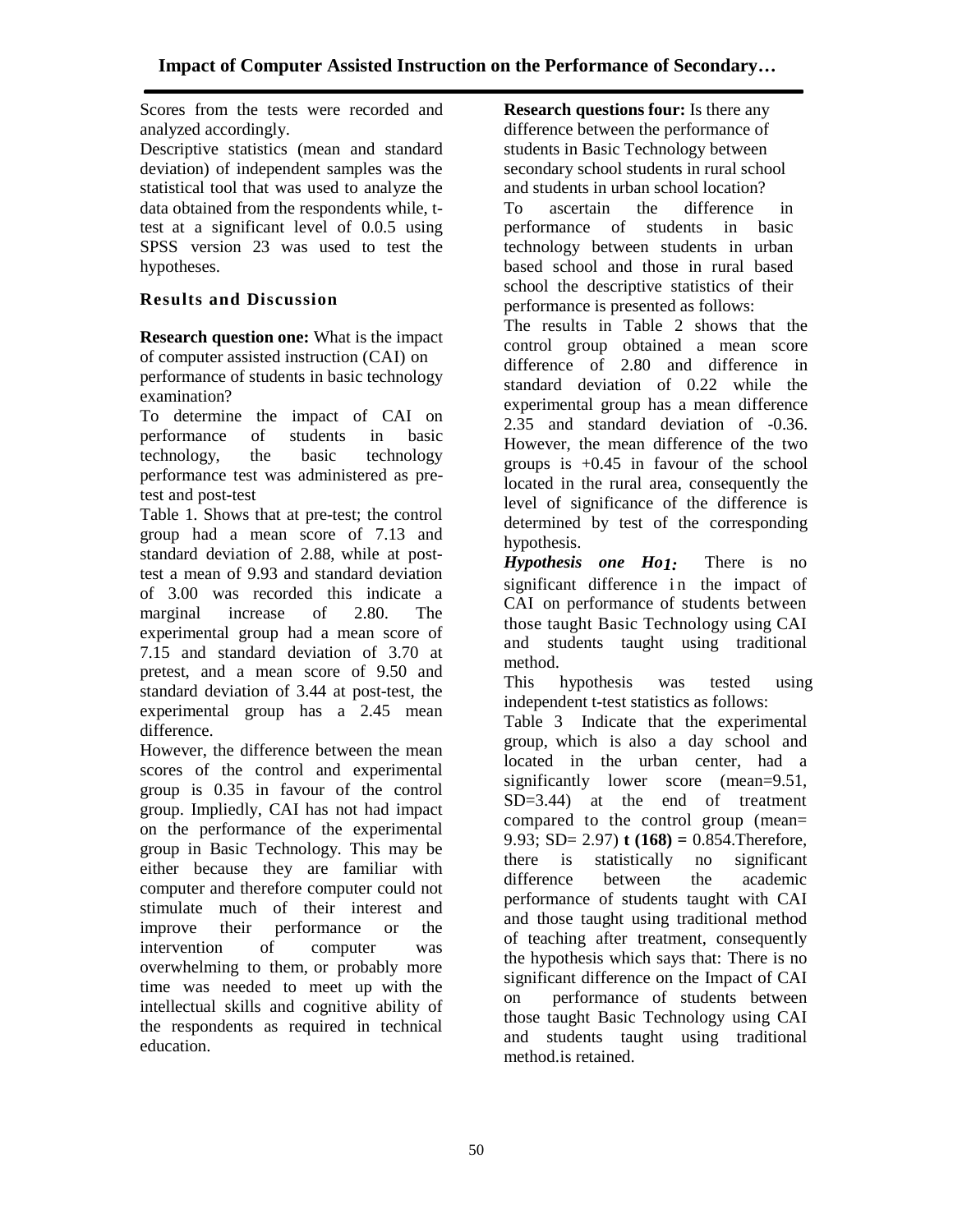**Table 1: Mean scores and Standard deviation of respondents in experimental and control group on the impact of CAI on performance of students in Basic Technology Examination.**

| <b>Control Group</b>      |     |              | <b>Experimental group</b> |      |    |               |               |      |  |
|---------------------------|-----|--------------|---------------------------|------|----|---------------|---------------|------|--|
|                           | N = | $\mathbf{X}$ | Sd                        | Md   | N. | $\mathbf{X}$  | -Sd           | Md   |  |
| <b>Pre-test</b> $61$ 7.13 |     |              | 2.88                      | 2.80 |    |               | 109 7.15 3.70 | 2.35 |  |
| <b>Post-test</b> 61       |     | 9.93         | 3.00                      |      |    | 109 9.50 3.44 |               |      |  |

| High mean gains in favour of post -test | High mean gains in favour of post -test. |
|-----------------------------------------|------------------------------------------|
|-----------------------------------------|------------------------------------------|

N: Number of respondents, X: Mean. S d: Standard Deviation. Md: Mean difference.

**Table 2: Mean scores and Standard deviation of respondents in experimental and control group according to School location.**

|                | <b>Control Group</b> |    |      |           | <b>Experimental</b><br>Group |     |           |           |  |  |
|----------------|----------------------|----|------|-----------|------------------------------|-----|-----------|-----------|--|--|
|                | School<br>Location   | N  | X    | <b>SD</b> | <b>School Location</b>       | N   | X         | <b>SD</b> |  |  |
| Pre-test Rural |                      | 61 | 7.13 | 2.88      | Urban                        | 109 | 7.15 3.70 |           |  |  |
| Post-<br>test  | Rural                | 61 | 9.93 | 3.00      | Urban                        | 109 | 9.50      | 3.44      |  |  |

N: Number of respondents, X: Mean., SD: Standard deviation.

**Table 3: Difference in t-test between students taught Basic technology with CAI and students taught Basic technology with traditional method.**

|           | <b>Groups</b> | N  | X             | SD.    | Df  | P<0.05   | <b>Significance</b> |
|-----------|---------------|----|---------------|--------|-----|----------|---------------------|
| Pre test  | Experimental  |    | 109 7.15 3.69 |        | 168 | 0.031    | <b>Not</b>          |
|           | Contol        | 61 | 7.13          | 2.87   |     |          | significant         |
| Post-test | Experimental  |    | 109 9.51      | - 3.44 | 168 | $-0.854$ |                     |
|           | Contol        | 61 | 9.93          | 2.97   |     |          |                     |

**Table 4: T-test difference in Basic Technology performance with CAI and Traditional teaching based on school location.**

|           | School Location $N$ $X$ SD $D_f$ T |      |               |  |                              | P<0.05 Significance |
|-----------|------------------------------------|------|---------------|--|------------------------------|---------------------|
| Pre-test  | Urban                              |      |               |  | 109 7.15 3.70 168 0.031 0.79 | Not significant     |
|           | Rural                              | 61   | 7.13 2.90     |  |                              |                     |
| Post-test | Urban                              | 109. | 9.51 3.44 168 |  | $-0.85$                      |                     |
|           | Rural                              | 61   | 9.93 3.00     |  |                              |                     |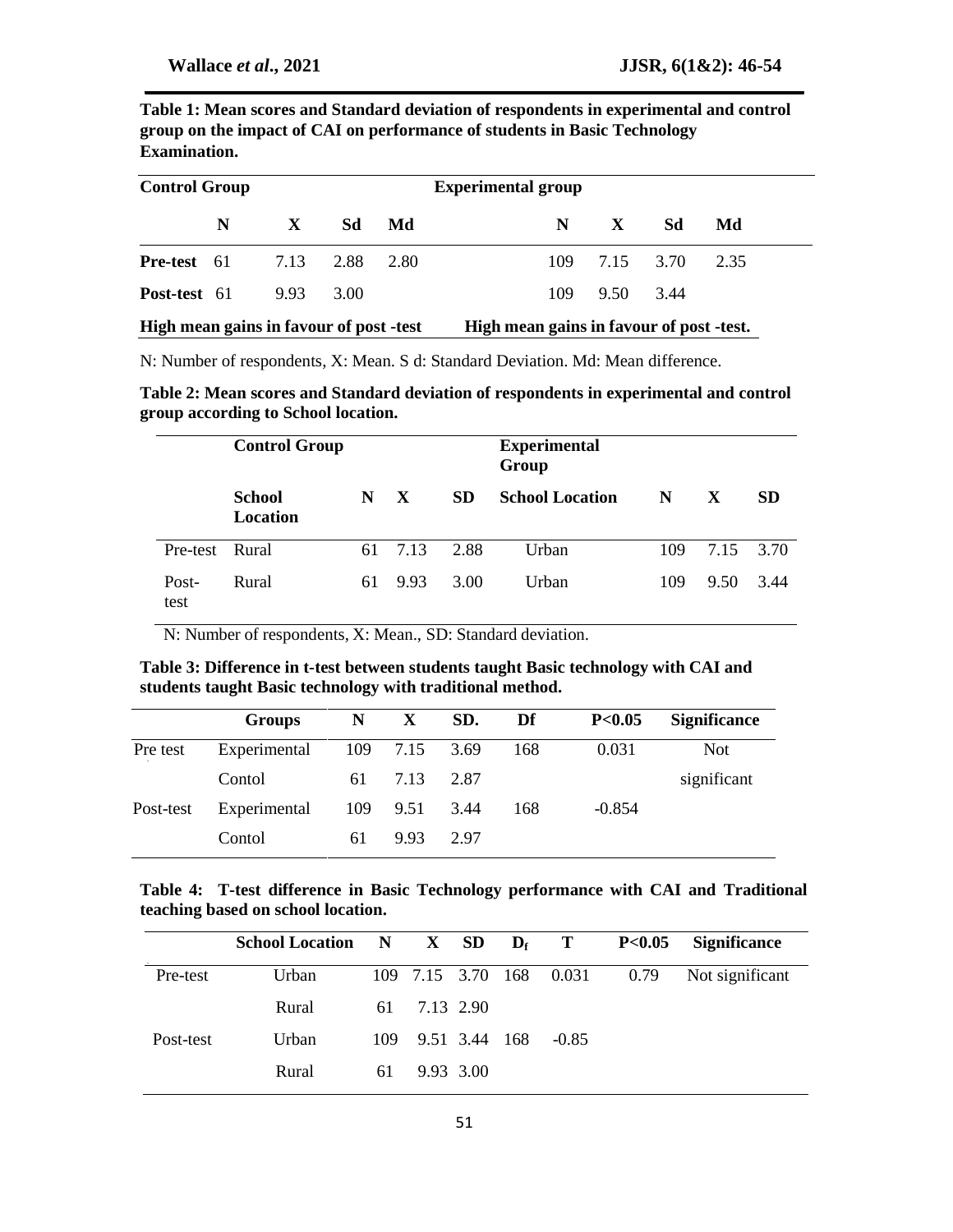*Hypothesis four Ho4:* There is no significant difference in the performance of students in Basic Technology between secondary school students in rural school location and students in urban school location taught using CAI and Traditional method.

This hypothesis was tested using independent t-test; the result is presented as follows:

Table 4 Shows that the urban school has a statistically significantly lower scores  $(mean=9.51, SD= 3.44)$  at the end of the treatment compared to the rural school's (mean= 9.93, SD= 3.00) t (168) =-0.85 p < 0.05. Consequently, the Hypothesis which states that: There is no significant difference on the performance of students in Basic Technology between secondary school students in rural school location and students in urban school location is therefore sustained.

## **Findings of the Study**

The major findings of this research were as follows:

- 1. The study revealed no significant difference between the performance of junior secondary school students taught basic technology with CAI and those taught with traditional method.
- 2. There was no evidence to establish a significant difference between the mean score of secondary school students in basic technology in urban and rural school in Gombe State.
- 3. There was no evidence from the study to establish that computer assisted instruction has significant impact on academic performance of secondary school students in Gombe State.

### **Discussion of Findings**

Research question one sought to find out the impact of computer assisted instruction on performance of secondary students in basic technology examination, Evidence from the study shows that computer assisted instruction had no impact on students" performance in basic technology, the table shows that the control group has a higher improvement in their mean score

than the experimental group after the tests. This outcome lends itself with the position that CAI is considered as effective as conventional teaching method (Jenks and Springer, 2015) and is inconsistent with other findings Gambari (2017), Yaki (2017) and Bello (2016) which affirmed that the use of CAI as supplement to conventional instruction produces higher achievement than the use of conventional instruction alone. The implication of this finding is that teaching and learning will be devoid of technology with the consequence of being uninteresting, boring and less motivating.

The undesirable outcome of the study may be ascribed to students familiarity with computer hence, its introduction in the classroom could not stimulate their interest, it could also be that the use of computer to teach the subject matter of basic technology overwhelmed the students and hence could not positively influence their performance in Basic technology examination, It could perhaps be the time invested (Seven weeks, precisely) to teach the students was not enough to foster knowledge and understanding of the Basic Technology contents. However, the performance of the students may be placed on absence of certain conditions of learning, that is required for effective teaching and learning; these conditions which are both internal and external (Gredler, 2015) include; learner's cognitive strategies, intellectual skills and factual or verbal information.

As a major finding, this study revealed that most of the students could not write, read, and understand. This may account for the low scores obtained from the examination, ability to write, read, comprehend and assimilate is an integral learning condition without which learning goals is not attainable. This position is supported by the outcome of a study conducted by the United State Agency for International Development (USAID) in 2011, they studied the reading ability of junior secondary school students and reading ability of primary school pupils, in some selected junior secondary and primary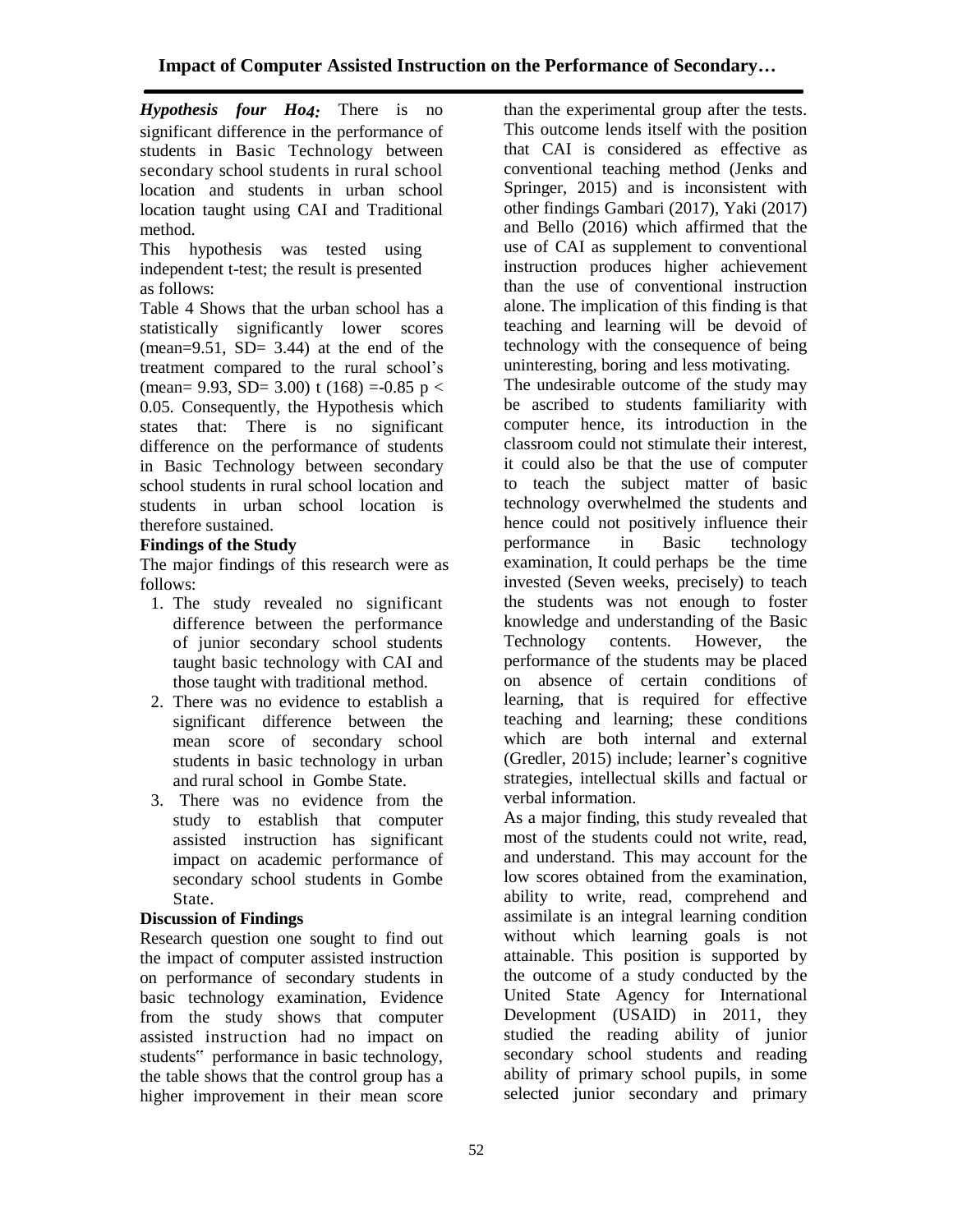schools in Gombe state which revealed that; 73% of the pupils could not read words correctly either in Hausa or English. Another factor that may have influenced the outcome of this study may be that most of the learners are not new to computer, they may have been manipulating computers, and therefore the use of computer for this study may not make significant impact on them. Also, other reasons can be attributed to the fact that skill acquisition in basic technology can be acquired without computer aided instruction (CAI) at the basic level. This result raises some questions with regards to research methodology, the learning environment (study setting), learner's characteristics/intellectual ability, instrument and duration of treatment for both groups.

#### **Conclusion**

Researchers believe and general perception of the impact of computer in teaching and learning in general and basic technology in particular seems to be proved wrong by the outcome of the study. Based on the data collected, the results from the analysis of the data suggest that computer does not improve learning, this is a departure from the position and global trends of the 21st century which in general parlance is referred to as the "Digital age" most outcomes of similar studies, and current trends in education advocate the use of technology in education because of its "imposingly dynamic" ability to facilitate teaching and learning. The negative outcome of the study may be ascribed to certain confounding variables that are central to the success of such study, these variables are the learners' intellectual skills that are ability to read, write, recall past experience and relate to new information, learners' cognitive style and the longevity of the treatment thus, seven weeks was used for this study. However, the researcher's substantive believe and position remain as there is no better intervention for poor performance in schools than technology, it offers greater opportunities to achieve

learning objectives whether in short term or long term.

As a major finding of this study, technology alone does not optimize and actualize teaching and learning unless learning conditions such as good learning environment, willingness and readiness to learn, time/duration of teaching and learning process, learner's intellectual skills, and learner's cognitive styles are adequately secured.

#### **Recommendations**

Based on the findings of this study, the following were therefore recommended;

1. Computer if used adequately and wisely, supplement teaching; make learning more interesting, real, and motivating. Therefore, Nigeria Educational Development and Research Council (NEDRC) should research how to develop and create subject based instructional software for all subjects to encourage the use of computer technology in education.

2. Governments at all tiers must ensure continuous capacity building of teachers and educators across disciplines most specially in appreciation of current trends and issues in Information and Communication Technology (ICT) in education.

3. Enabling learning/teaching conditions such as good learning environment, willingness and readiness to learn and motivating should put in place by the stakeholders.

#### **References**

- Adeyemi, T. O. (2017). A Comparative study of students' academic Performance in Public Examinations in Secondary Schools in Ondo and Ekiti States, Nigeria. *Current Research Journal of Economic Theory* 3 (2): 36-42.
- Bello, R. M. (2016). *Effect of computer assisted instructional Package on secondary School student's Academic performance in Biology concepts in Minna, Niger state.*  Unpublished M.Ed. Thesis. Usman